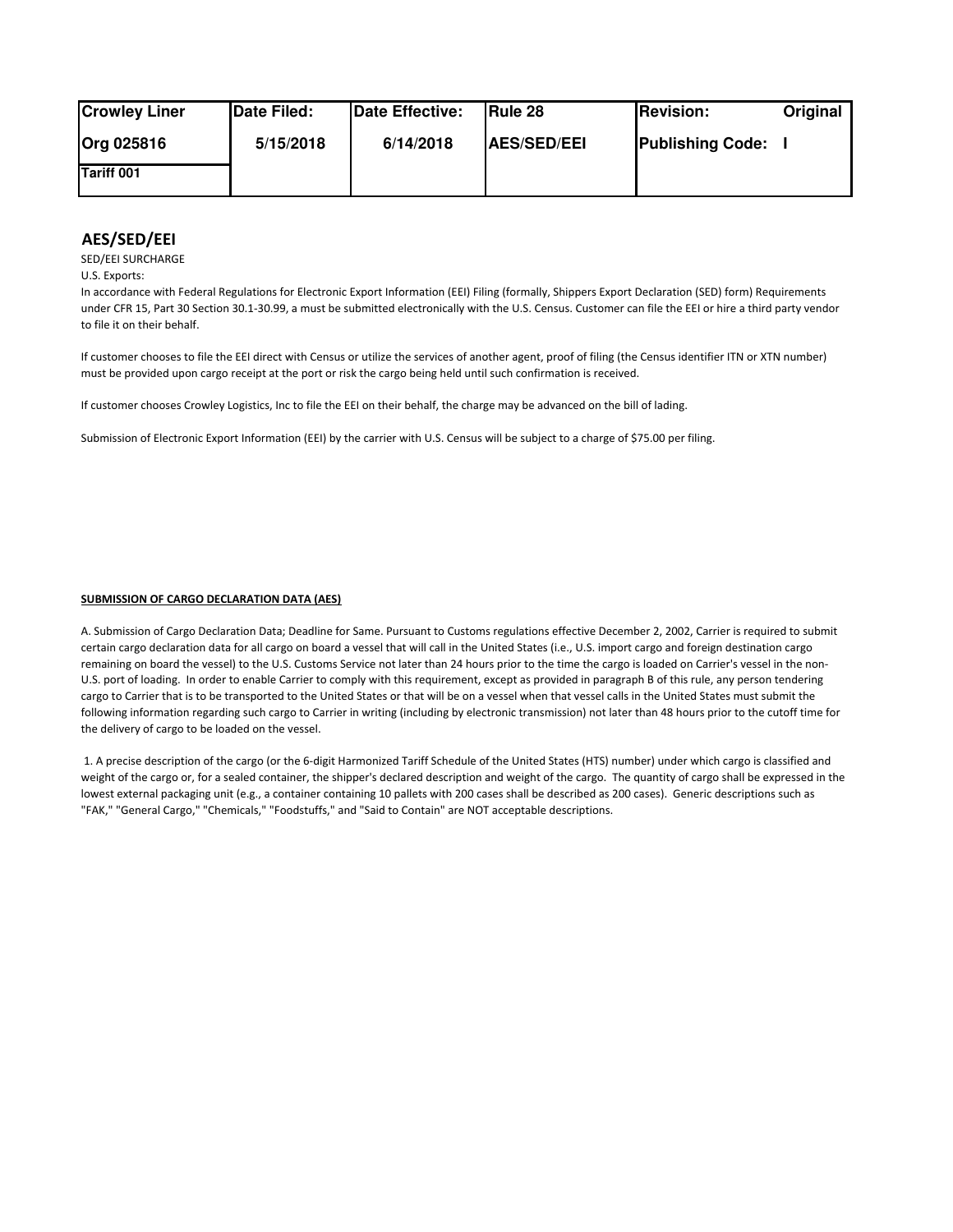| <b>Crowley Liner</b> | Date Filed: | Date Effective: | <b>IRule 28</b>    | <b>Revision:</b>        | Original |
|----------------------|-------------|-----------------|--------------------|-------------------------|----------|
| Org 025816           | 5/15/2018   | 6/14/2018       | <b>AES/SED/EEI</b> | <b>Publishing Code:</b> |          |
| Tariff 001           |             |                 |                    |                         |          |

 2. Shipper's complete name and address, or the identification number issued to the shipper by the Customs Service upon implementation of the Automated Commercial Environment ("ACE").

3. Complete name and address of the consignee, owner or owner's representative, or its ACE identification number.

4. Internationally recognized hazardous material code when such materials are being shipped.

B. Certain Non-Vessel Operating Common Carriers. Non-vessel operating common carriers ("NVOCCs") that are licensed by or registered with the FMC and that have obtained Customs bonds may submit the required inbound cargo declaration data directly to the U.S. Customs Service. For purposes of this provision, an NVOCC is registered with the FMC if it has been issued an Organization Number by the FMC, published a valid and effective tariff, and posted the required financial security with the FMC.

 1. Second Notify Party. Any FMC-licensed or registered NVOCC with a Customs bond that tenders cargo that will be on board a vessel when it calls in the United States and provides the required cargo declaration data for that cargo directly to the Customs Service shall identify the Carrier as "Second Notify Party" in the data submitted to the Customs Service. Until such time as Carrier informs the NVOCC that the identification of Carrier as Second Notify Party permits the Carrier to ascertain which cargo may be loaded, the NVOCC shall be required to provide the certification described in subparagraph B(2) below.

 2. Certification. Any NVOCC that submits cargo declaration information directly to the Customs Service shall, unless notified by the Carrier pursuant to subparagraph B(1) above that it is not required to do so, in lieu of the information required to be submitted pursuant to paragraph A of this rule, provide the Carrier, not less than 48 hours prior to the cutoff time for the delivery of cargo to be loaded on the vessel, with a written certification stating that the required inbound cargo declaration data for its cargo has been transmitted to the U.S. Customs Service in a timely and accurate manner. Such certification shall describe the cargo tendered with sufficient specificity (including container number) that Carrier may readily identify such cargo.

 3. NVOCC Co-Loading. For purposes of this subparagraph B(3), the term "Master NVOCC" shall mean the NVOCC that is the customer of the Carrier and tenders co-loaded cargo to the Carrier in its name. In the event the Master NVOCC submits cargo declaration data for co-loaded cargo directly to the Customs Service, it shall do so for all NVOCCs with which it co-loads and it shall comply with subparagraph B(1) and/or B(2) above. In the event the Master NVOCC does not submit cargo declaration data for co-loaded cargo directly to the Customs Service but NVOCCs with which it co-loads transmit cargo declaration data for their cargoes directly to the Customs Service, it shall be the obligation of the Master NVOCC to provide Carrier with the certification described in subparagraph B(2) with respect to all co-loaded cargo tendered to Carrier by the Master NVOCC.